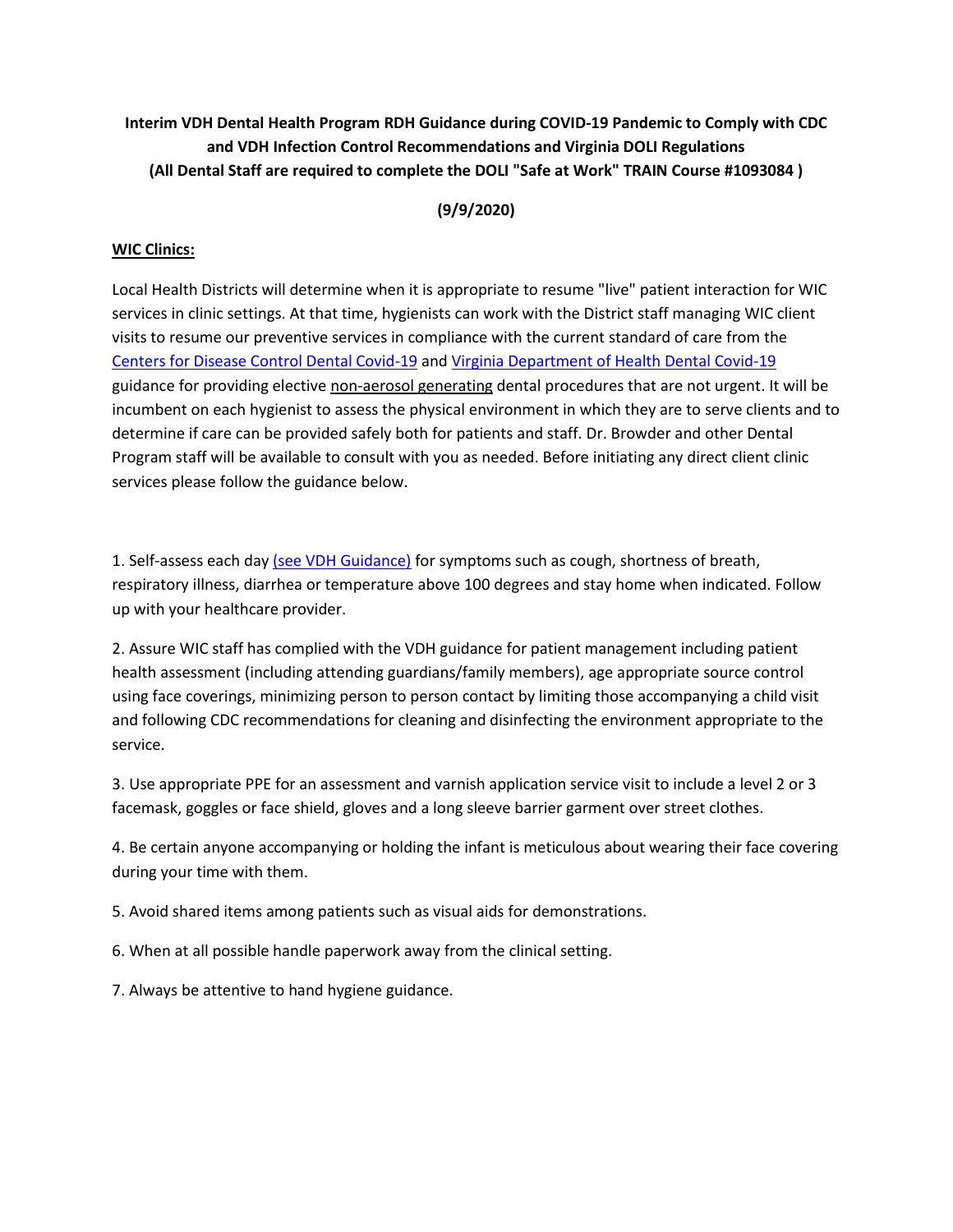## **Community Activities:**

Although clinical hygiene activity is curtailed during the pandemic, some hygienists have expressed interest in resuming community oral health education activities. It is certainly understandable and appreciated that you are anxious to resume your oral health disease prevention practices. However, regarding "live" presentations in the community we recommend you consult with your local Health Director. Our VDH dental health programs will reflect on the local District and each community must assess whether the environment is safe and the appearance of congregating an audience is acceptable. There seems to be wide variability in the State regarding disease activity. The VDH guidance, [VDH](https://www.vdh.virginia.gov/coronavirus/schools-workplaces-community-locations/crosswalk-table/)  [Community Settings Guide](https://www.vdh.virginia.gov/coronavirus/schools-workplaces-community-locations/crosswalk-table/) for many activities in schools and daycare advises considering the corona virus status in the community. Our education sessions, although important and valuable, are not essential. If you and the Health Director consider community sessions are reasonable in the local environment, you must take the following steps to protect yourself and those exposed to you.

1. Review the CDC guidance for school settings:

[https://www.cdc.gov/coronavirus/2019-ncov/community/schools-day](https://www.cdc.gov/coronavirus/2019-ncov/community/schools-day-camps.html?deliveryName=USCDC_2067-DM29601)[camps.html?deliveryName=USCDC\\_2067-DM29601](https://www.cdc.gov/coronavirus/2019-ncov/community/schools-day-camps.html?deliveryName=USCDC_2067-DM29601)

<https://www.cdc.gov/coronavirus/2019-ncov/community/schools-childcare/index.html>

2. Confirm the facility is in compliance with recommendations before scheduling.

3. In public, protect yourself and others as advised in the CDC link above under "Prevent Getting Sick"

4. Self-assess each day [\(see VDH Guidance\)](https://www.vdh.virginia.gov/content/uploads/sites/182/2020/06/COVID_19_-Dental-Guidance.pdf) for symptoms such as cough, shortness of breath, respiratory illness, diarrhea or temperature above 100 degrees and stay home when indicated. Follow up with your healthcare provider.

## **School Based Clinical Programs:**

Resuming our clinical preventive programs in schools during Covid-19 pandemic must be a local decision made in conjunction with the local Health Director based on your community infection status. If it is determined that VDH clinical hygiene services can be initiated in individual schools and provided safely for all involved under the current Covid-19 State and federal guidance, then you may begin scheduling your sites. As you know there will be a lot of coordination required with schools and school nurses to assure our protocols can be followed and our physical facility requirements can be met. Our clinical protocols will change from prior years as we have discussed. All assistants and hygienists are reminded you must be familiar with the [CDC Infection Control Recommendations](https://www.cdc.gov/oralhealth/infectioncontrol/pdf/recommendations-excerpt.pdf) which always apply to our work cleaning and disinfection procedures, as well as the current guidance for dental care during Covid-19 from [Centers for Disease Control Dental Covid-19](https://www.cdc.gov/coronavirus/2019-ncov/hcp/dental-settings.html) an[d Virginia Department of Health Dental Covid-19](https://www.vdh.virginia.gov/content/uploads/sites/182/2020/06/COVID_19_-Dental-Guidance.pdf) . In the Covid-19 environment prior to initiating clinical programs, the Dental Health Program will utilize the ADA Covid-19 Hazard Assessment to assess preparedness for minimizing risk.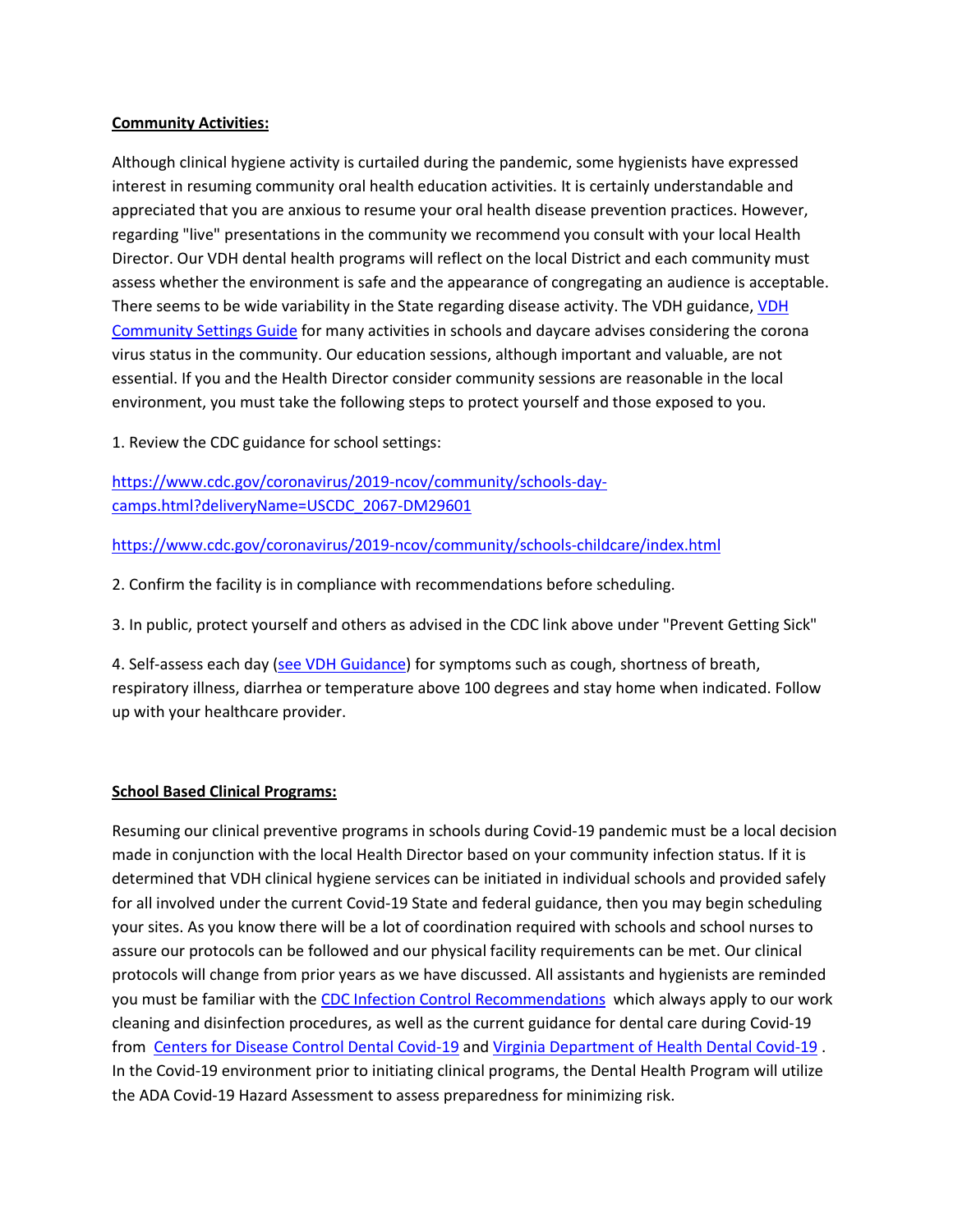**Clinical Protocols**: During the Covid-19 pandemic, our clinical programs will eliminate aerosol generating procedures (AGP). Slow speed handpieces will not be used in school based programs. Three way air/water syringes are only to be used to provide water, if it is needed. Do not use air/water spray. Removing debris from teeth and drying will be performed manually using cotton rolls or cotton pellets. Do not use compressed air for visual assessments. Gentle explorer use is acceptable. Use the high volume evacuator when suction is required rather than the saliva ejector. Topical fluoride varnish application may proceed as in the past following this guidance. Prophylaxis services will be limited to those patients requiring removal of visible stains and calculus, using hand instruments only. In the Covid-19 environment glass ionomer cement sealants such as Fuji Automix light cured will be placed, rather than bonded resins such as Clinpro. Resin sealants have many favorable properties for a school program and their use may resume in the future.

Dental Staff Management: Self-assess each day [\(see VDH Guidance\)](https://www.vdh.virginia.gov/content/uploads/sites/182/2020/06/COVID_19_-Dental-Guidance.pdf) for symptoms such as cough, shortness of breath, respiratory illness, diarrhea or temperature above 100 degrees F and stay home when indicated. Follow up with your healthcare provider. Log recorded temperatures for dental staff on clinical care days and save records.

Patient Management: Assure school nurse keeps you informed of Covid-19 status in schools. Defer care as appropriate for children with suspected infection. Limit activity to one child at a time wearing school required face covering. Assess child for symptoms including gastrointestinal issues and other respiratory conditions that may promote coughing/gagging during care. Record patient temperature scan on patient record. (Assure parent is advised this will be performed as a screening modality if it is not in school protocols). Have child sanitize hands at dismissal from chair and wear appropriate face covering to classroom per school guidance.

Facility Considerations: Child's waiting chair (if necessary) properly distanced from treatment area. Maintain six feet between chairs, if more than one child must be present, and disinfect between patients. No shared items provided to child.

Equipment Considerations: Assure equipment is in good working order for services to proceed efficiently. Test water quality annually and record results. Use barriers when disinfection is prohibitive including multi-use dispensing devices.

Administrative and Work Practice Controls: Only individual treatment items required for a patient are in the treatment area. Back up supplies and materials are separated from the treatment area or stored in containers during care or at a minimum, covered. Our treatment protocols will avoid use of aerosol generating procedures and instruments. If toothbrushes are distributed there are to stay sealed while at school.

Engineering Controls: Work in adequately ventilated areas and optimize air flow from HVAC systems. If possible, take advantage of fresh air sources in the work area and consider positioning of work space for best airflow.